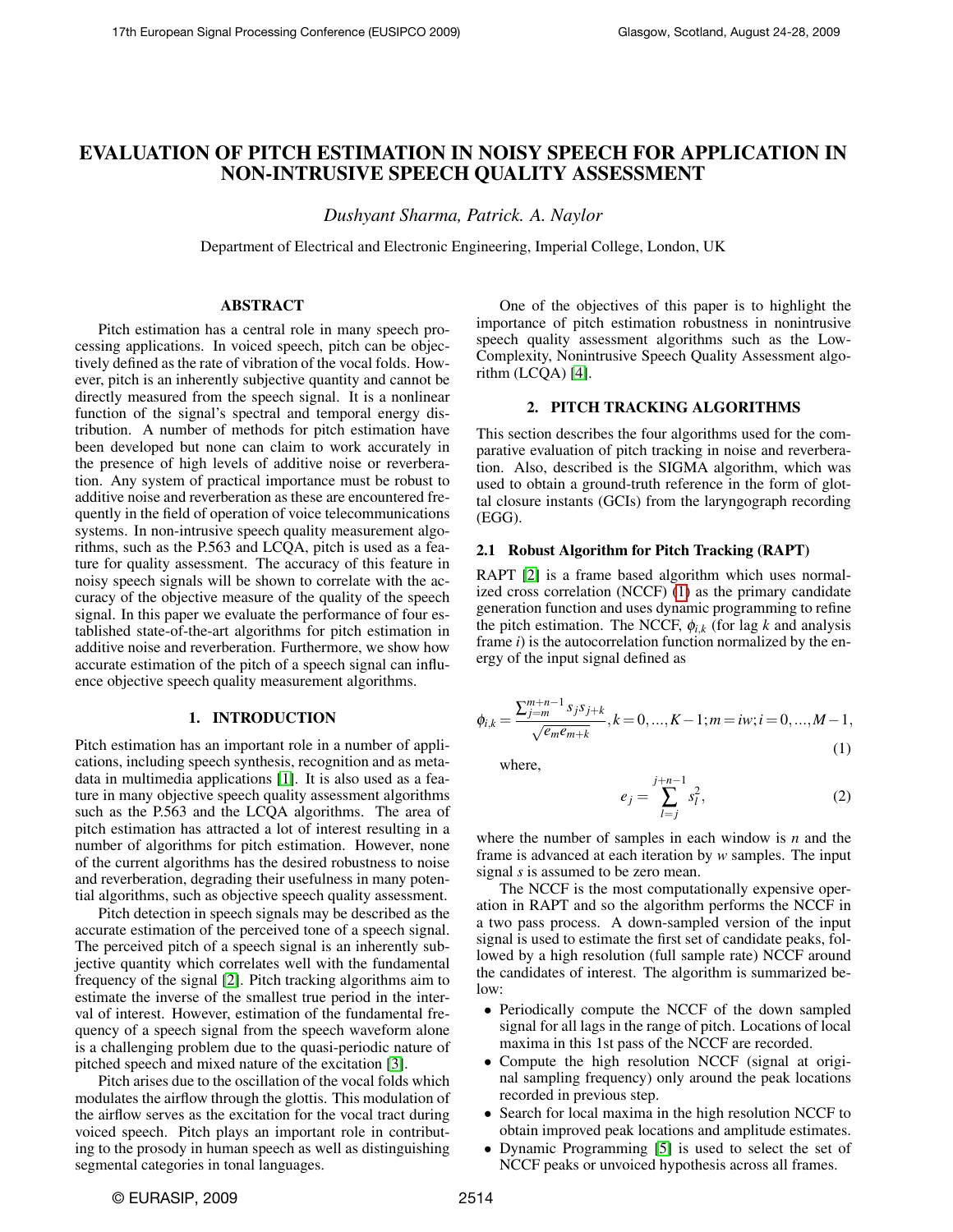The Voicebox [\[6\]](#page-4-5) implementation of this algorithm was used for the comparative evaluation of RAPT.

# 2.2 P.563 Pitch Detection Module

This is the pitch estimator used in the ITU-T P.563 [\[7\]](#page-4-6) objective speech assessment algorithm and is also based on the autocorrelation function. The autocorrelation is calculated over 65 ms frames with 50 percent overlap in the frequency domain as

$$
R_{xx}(t) = \int_{-\infty}^{\infty} Y(\omega) Y^*(\omega) e^{j\omega t} d\omega, \qquad (3)
$$

where  $Y(\omega)$  is the Discrete Fourier Transform (DFT) of the signal. In practice a Fast Fourier Transform (FFT) is applied. The autocorrelation  $R_{xx}$  is normalized by  $R_{xx}(0)$ . The algorithm then searches within a range of lags of interest for a maximum after filtering the signal through a Hanning window and performs some post-processing to avoid pitch doubling.

# 2.3 YIN Pitch Tracker

The YIN [\[8\]](#page-4-7) algorithm uses a difference function based on the autocorrelation function as the candidate generator in conjunction with a number of optimization steps. Named after the oriental *yin-yang* principle of duality, it aims to balance between the autocorrelation and the cancelation that it involves. The algorithm's main processing blocks are described below:

• Difference Function  $(DF)$  [\(5\)](#page-1-0) - this is the candidate generation function used in YIN. While the autocorrelation function aims to maximize the product between the waveform and its delayed duplicate, the difference function aims to minimize the difference between the waveform and its delayed duplicate. The underlying assumption is that the difference between a periodic signal  $x_t$  of period *T* and its time shifted version  $x_{t+T}$  is 0, i.e.

<span id="page-1-1"></span>
$$
\sum_{j=t+1}^{t+W} (x_j - x_{j+T})^2 = 0.
$$
 (4)

This assumption holds true after taking the square and averaging over a window [\(4\)](#page-1-1). The unknown period may be found by searching in the window for the value of  $\tau$ which makes the difference function,

<span id="page-1-0"></span>
$$
d_t(\tau) = \sum_{j=1}^{W} (x_j - x_{j+\tau})^2
$$
 (5)

equal to zero.

• Cumulative mean normalized difference function - in order to handle the quasi-periodic nature of pitch, the YIN algorithm normalizes the DF by its cumulative mean and sets a value of 1 for  $\tau = 0$ , as

$$
d'_{t}(\tau) = \begin{cases} 1, & \text{if } \tau = 0\\ d_{t}(\tau) / [(1/\tau) \sum_{j=1}^{\tau} d_{t}(j)] & \text{otherwise.} \end{cases}
$$
 (6)

• Absolute Threshold, Parabolic Interpolation and Local Search - the last three steps involve placing a threshold on the smallest value of  $\tau$  that is accepted. Also, parabolic interpolation is used to refine the peak location and searching around initial pitch markers to further refine the estimate.

# 2.4 Dynamic Programming Projected Phase-Slope Algorithm (DYPSA)

The DYPSA [\[9\]](#page-4-8) algorithm was originally designed for automatic estimation of glottal closure instants (GCIs) in voiced speech but as a consequence also gives pitch information. The algorithm is based on an enhancement of the group delay algorithm [\[10\]](#page-4-9) by R. Smiths and B. Yegnanarayana, which is used as the primary candidate generator. DYPSA uses dynamic programming (DP) to identify the best GCI candidates by minimizing some cost functions. The DYPSA algorithm operates on the speech signal alone and does not require an EGG reference signal. The pitch estimate is derived from the inter GCI duration and mapped into frames.

# 2.5 SIGMA Algorithm for Glottal Activity Detection in EGG signals

The SIGMA [\[11\]](#page-4-10) algorithm operates on an EGG signal and identifies the glottal closure instants (GCIs) and glottal opening instants (GOIs) for voiced speech. It has been used here to obtain reference GCIs from the contemporaneous EGG signal available in the database used for evaluation and provides the ground truth in the evaluation.

The SIGMA algorithm is based on a stationary wavelet transform preprocessor, with a group delay function as the peak detection function. Gaussian Mixture Modeling is used to classify true and false detections to further improve the performance of the algorithm. The SIGMA algorithm has been shown to provide an average GCI hit rate greater than 99% [\[11\]](#page-4-10) when compared to hand-labeled GCIs.

The period between two consecutive GCI's is taken as the pitch period, which is then mapped into frames as with the DYPSA algorithm for evaluation with other pitch estimation algorithms.

# 3. EVALUTION

The first part of this paper concentrates on the evaluation of four established algorithms under noise and reverberation. Two classes of acoustic degradation were considered:

- Additive Noise this is most commonly perceived as 'background' noise. For this evaluation, car, babble and white noise were used. Signal-to-noise ratios of -10, 0, 10, and 20 dB were used to represent the entire range of the speech signal degradation.
- Reverberation the method of images [\[12,](#page-4-11) [13\]](#page-4-12) was used to generate the impulse response of a rectangular room (length 5m, width 4m, height 3m) with reverberation times  $(T_{60})$  of 0.1, 0.3 and 0.5 seconds. In addition to the isolated additive noise and reverberation tests, a set of tests were carried out by combining the effects of  $T_{60}$  = 0.1s reverberation to 10 dB SNR speech signals to represent multiple degradations.

The SAM database [\[14\]](#page-4-13) of English speech was used for the evaluation. It contains 2 male and 2 female speakers and also has contemporaneous recordings of laryngograph signals for the spoken sentences. The SIGMA [\[11\]](#page-4-10) algorithm was used for the extraction of glottal closure instants (GCIs) and map them to an estimate of the pitch period by considering the time between two GCIs as the pitch period. Then the pitch period was interpolated into frames of size dictated by the pitch estimation algorithm being tested and converted to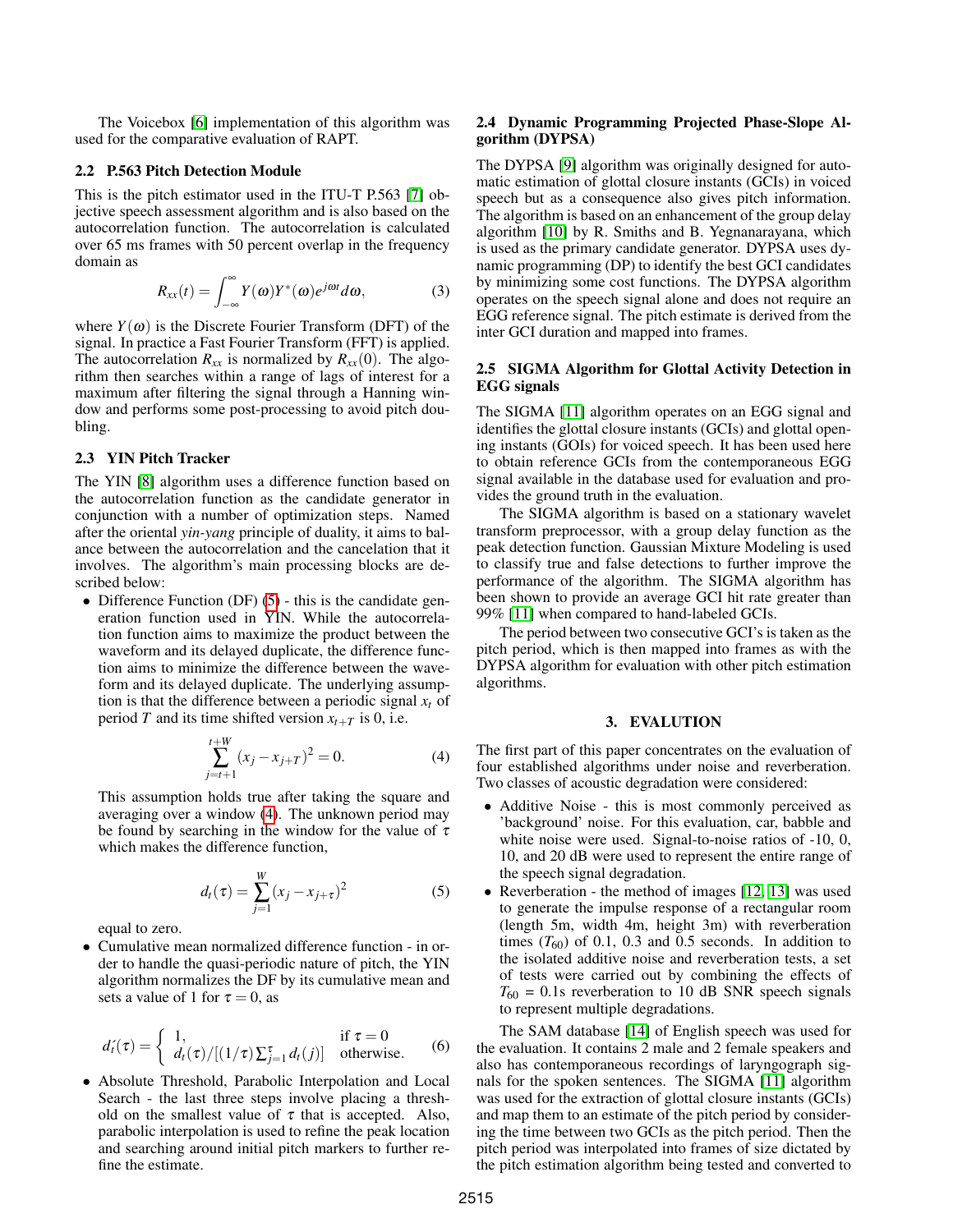

<span id="page-2-0"></span>Figure 1: Pitch estimation in car noise with SNR (x-axis) from -10 dB (left) to clean speech (right). Performance metric is the modified hit rate (y-axis) given as a percentage of overall hits.

pitch per frame. This formed the ground truth for the evaluation of the pitch estimators.

We define two measures for the purpose of this evaluation as follows. Accuracy is defined as the root mean square (RMS) difference between the true pitch period in a frame *i*  $(T_i)$  and the estimated pitch period  $(\hat{T}_i)$ . A hit is defined as a pitch mark occurring in a frame for which the ground truth, obtained through SIGMA, also placed a pitch mark in the frame of interest. The analysis is restricted to voiced regions of the signal as obtained from the SIGMA algorithm.

Our overall measure is then defined as the modified hit rate (MHR), which is a hit with an accuracy of 80% and higher as

$$
MHR = \frac{\sum (hits\ with\ accuracy \gt= 80\%)}{no.\ of\ voiceed\ frames} \times 100. \tag{7}
$$

The advantages of this evaluation methodology are that a meaningful interpretation can be made of the performance of different pitch tracking methods in terms of the number of 'good' hits - where 'good' here is defined for accuracy greater than 80%. We note that our methodology is a straightforward development of the combination of methodologies employed in [\[9\]](#page-4-8) and [\[11\]](#page-4-10).

# 4. EXPERIMENTS AND RESULTS

## 4.1 Pitch Tracking Experiments

We present the results obtained from the evaluation of the four pitch estimation algorithms in noise, reverberation and noise and reverberation.

Figure [1](#page-2-0) shows how the four algorithms perform in car noise. We can see that at 20 dB SNR, the performance in terms of the modified hit rate (MHR) is close to the performance achieved in clean speech for all algorithms. However, for the lower SNR's of 0 and -10 dB, all dedicated pitch



<span id="page-2-1"></span>Figure 2: Pitch estimation in babble noise with SNR (x-axis) from -10 dB (left) to clean speech (right). Performance metric is the modified hit rate (y-axis) given as a percentage of overall hits.

tracking algorithms fail, as shown by the low MHR score, even DYPSA provides a significantly lower MHR. A similar result is obtained for the case of babble noise as shown in Fig. [2.](#page-2-1) In the presence of white noise, both DYPSA and RAPT perform poorly at low SNR's. However, the YIN algorithm performs well even at an SNR of 0 dB, achieving an MHR of 93.1%, as shown in [3.](#page-3-0) The P.563 pitch tracking module performs poorly in all noise conditions, this can be explained by the low complexity and simplicity of the algorithm, suggesting that the P.563 algorithm is not very sensitive to the correctness of its pitch tracking module.

In the case of reverberation, we can see from Fig. [4](#page-3-1) that both RAPT and YIN perform well in reverberation, achieving an MHR of 68.3% and 79.8% respectively in a highly reverberant room ( $T_{60} = 0.5$  s). However, the DYPSA algorithm is seen to be more sensitive to reverberation.

From Fig. [5](#page-4-14) we can see the effect of 10 dB SNR of additive noise in a reverberant room with  $T_{60} = 0.1$  s. It is clear that all the four algorithms fail to work in a slightly reverberant room with a small amount of additive noise. However, when only one degradation is present, RAPT, YIN and DYPSA perform well in those conditions.

#### 4.2 Speech Quality Assessment Experiments

We next consider what effect pitch estimation errors have on speech quality assessment. In the context of non-intrusive speech quality assessment, important measures include the ITU-T P.563 [\[7\]](#page-4-6) measure and the LCQA algorithm [\[4\]](#page-4-3). This paper will focus on the LCQA approach.

- Frame the input speech signal for further processing
- Derive the per frame features, including the pitch period and its first time derivative
- Build a statistical description from the per frame features using their mean, variance and skewness properties, yielding a global feature set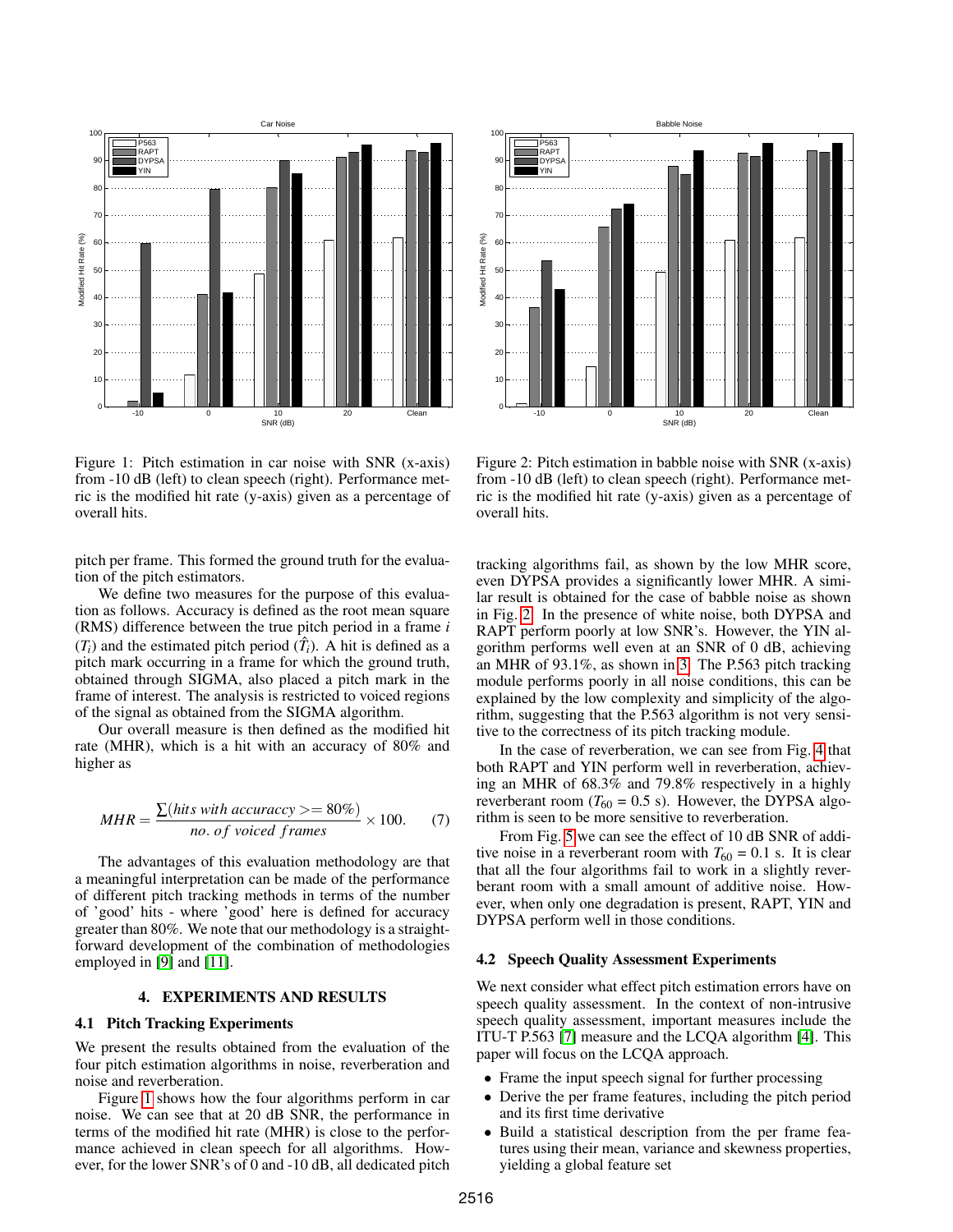

<span id="page-3-0"></span>Figure 3: Pitch estimation in white noise with SNR (x-axis) from -10 dB (left) to clean speech (right). Performance metric is the modified hit rate (y-axis) given as a percentage of overall hits.

<span id="page-3-2"></span>Table 1: Correlation Coefficients for testing and and training of LCQA on entire P.23 database with RAPT and YIN pitch estimation algorithms.

|                                                           | <b>RAPT</b> |  |
|-----------------------------------------------------------|-------------|--|
| Correlation coefficient (R) $\vert$ 0.6091 $\vert$ 0.6532 |             |  |

Gaussian Mixture Modeling (GMM) is then used to infer the speech quality of the input signal based on this feature set and a previously trained GMM. The LCQA algorithm is data driven and requires a GMM to be trained. The performance of the GMM-based probability mapping depends on the amount of training data available. For our evaluation, the English subset of 176 speech files from the P.23 [\[15\]](#page-4-15) database were used, out of which 136 were used for training with 6 mixtures. The testing was done on the remaining 40 speech files from the English subset. The P.23 database contains subjective mean opinion scores (MOS) for a range of degraded speech samples. The RAPT and YIN pitch trackers were used in both training and testing phases of the LCQA and the metric used for comparison of performance was the correlation coefficient *R*, defines as

$$
R = \frac{\Sigma_i(\hat{Q}_i - \mu_{\hat{Q}})(Q_i - \mu_Q)}{\sqrt{\Sigma_i(\hat{Q}_i - \mu_{\hat{Q}})^2 \Sigma_i(Q_i - \mu_Q)^2}},
$$
(8)

where  $\hat{Q}$  is the estimated speech quality (also known as MOS-LQO) and *Q* is the subjective speech quality (also known as MOS-LQS).

Table [1](#page-3-2) shows how using YIN, which is a more robust pitch estimation algorithm than RAPT, improves the performance of LCQA in terms of increasing the correlation coefficient between the estimated and the subjective speech quality.



<span id="page-3-1"></span>Figure 4: Pitch estimation in a reverberant room of length 5m, width 4m, height 3m. Reverberation time (x-axis)  $T_{60}$ = 0.5 s (left) to clean speech in a non-reverberant room (right). Performance metric is the modified hit rate (y-axis) given as a percentage of overall hits.

# 5. CONCLUSIONS

The algorithms RAPT, DYPSA, YIN and P.563 Pitch Tracking Module were evaluated in terms of the modified hit rate (MHR) under various noise and reverberation conditions. It was shown that pitch tracking in additive noise alone is a challenging task, with all algorithms giving unreliable results for SNRs below 10 dB. For pitch tracking in reverberation alone, performance was poor below reverberation time of  $T_{60}$ =0.3 s. Whereas pitch tracking in modest reverberation  $(T_{60}=0.1 \text{ s})$  and additive noise (SNR 10 dB) was shown to produce extremely poor results, with average performance at 30% (MHR).

The evaluation of the different noise conditions mentioned above led to the conclusion that all four algorithms fail to achieve an 80% MHR threshold when the SNR is lower than 10 dB. For the case of reverberation,  $T_{60} = 0.3$  s is the most reverberation that can be tolerated to achieve this threshold. Also, the YIN algorithm proved to be the most robust to noise in the 10 to 20 dB SNR range, achieving a MHR above 80%. The DYPSA algorithm has been shown to perform well in car and babble noise and may have the potential with some modifications to provide a robust estimate of pitch in noise. Also, the P.563 pitch tracker has a low performance due to its simplistic approach in estimating the pitch and thus fails in noisy conditions. The RAPT algorithm performs well in noise and reverberation separately, with a performance slightly lower than that of YIN. This is a significant result as it means that any pitch estimate obtained from a speech signal with an SNR lower than 10 dB is likely to unreliable, having serious consequences for any system that relies upon accurate estimation of the pitch of a speech signal.

Also we considered the effect of pitch tracking accuracy on non-intrusive speech quality assessment algorithms using LCQA as an example. It was shown that a correlation coef-